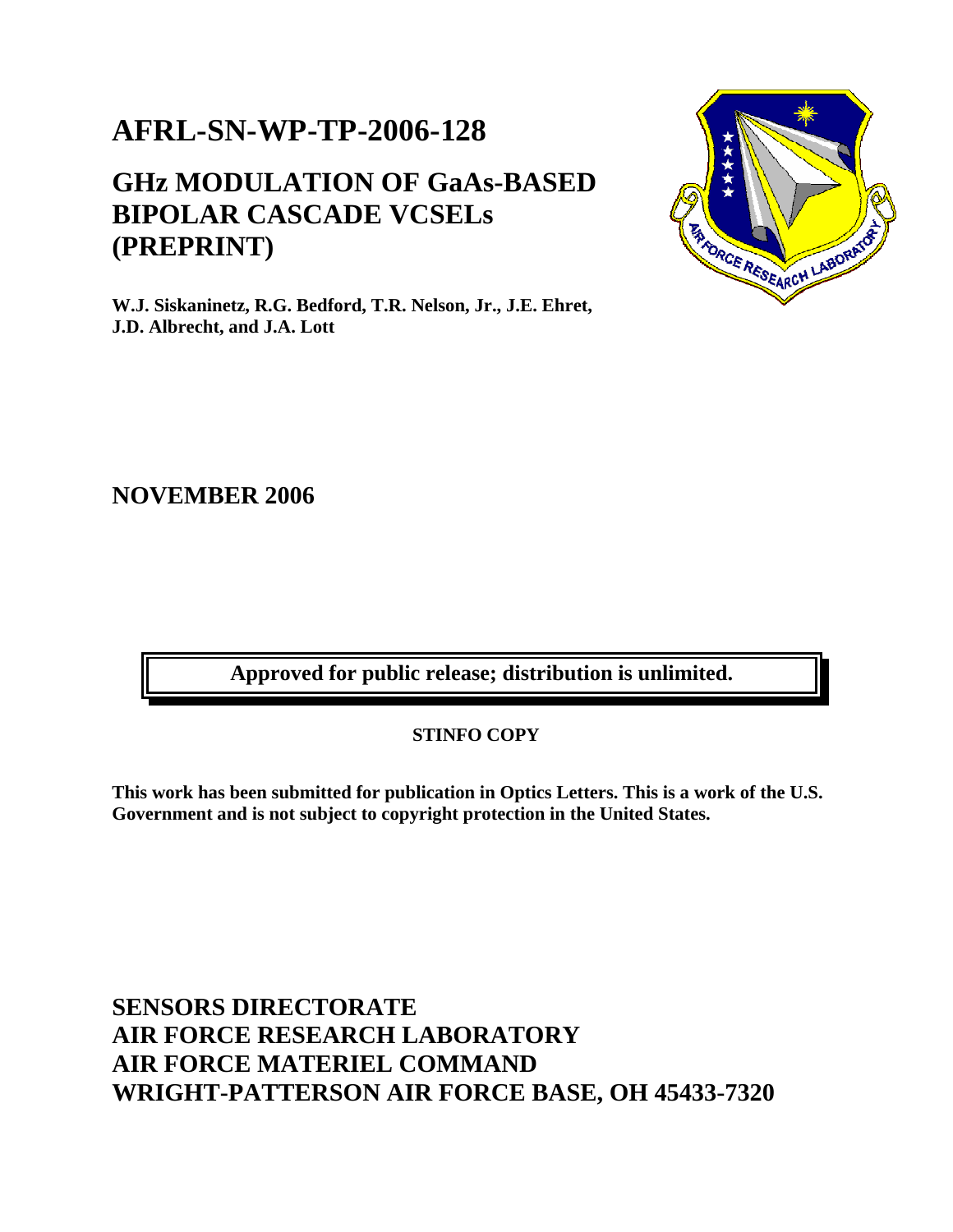## **NOTICE AND SIGNATURE PAGE**

Using Government drawings, specifications, or other data included in this document for any purpose other than Government procurement does not in any way obligate the U.S. Government. The fact that the Government formulated or supplied the drawings, specifications, or other data does not license the holder or any other person or corporation; or convey any rights or permission to manufacture, use, or sell any patented invention that may relate to them.

This report was cleared for public release by the Air Force Research Laboratory Wright Site (AFRL/WS) Public Affairs Office (PAO) and is available to the general public, including foreign nationals. Copies may be obtained from the Defense Technical Information Center (DTIC) (http://www.dtic.mil).

AFRL-SN-WP-TP-2006-128 HAS BEEN REVIEWED AND IS APPROVED FOR PUBLICATION IN ACCORDANCE WITH ASSIGNED DISTRIBUTION STATEMENT.

PAO Case Number: AFRL/WS 06-0991, 17 Apr 2006.

\*//Signature// //Signature//  $\blacksquare$ 

WILLIAM J. SISKANINETZ, Electronics Eng. C. RICHARD LANE, WS Chief Photonics Technology Branch Photonics Technology Branch Photonics Technology Branch Aerospace Components Division Aerospace Components Division

//Signature//  $\sum_{i=1}^{n}$ 

TODD A. KASTLE, Chief Aerospace Components Division Sensors Directorate

This report is published in the interest of scientific and technical information exchange and its publication does not constitute the Government's approval or disapproval of its ideas or findings.

\*Disseminated copies will show "//signature//" stamped or typed above the signature blocks.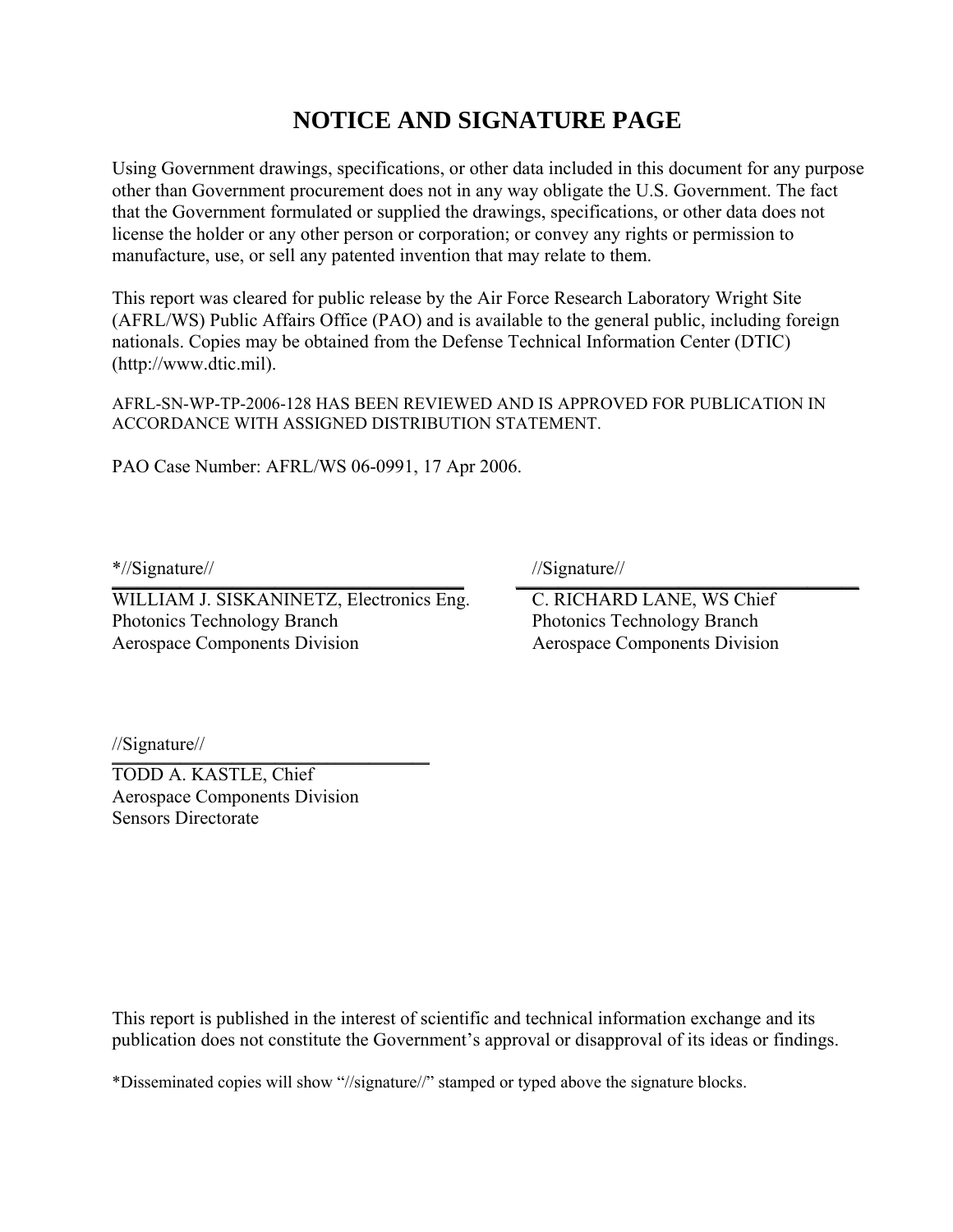| <b>REPORT DOCUMENTATION PAGE</b>                                                                                                                                                                                                                                                                                                                                                                                                                                                                                                                                                                                                                                                                                                                                                                                                                                                                                                                                                                    |                                                                                                                                                    |  |                                                                                                                                  |                                                                                                                         | Form Approved<br>OMB No. 0704-0188                                                    |
|-----------------------------------------------------------------------------------------------------------------------------------------------------------------------------------------------------------------------------------------------------------------------------------------------------------------------------------------------------------------------------------------------------------------------------------------------------------------------------------------------------------------------------------------------------------------------------------------------------------------------------------------------------------------------------------------------------------------------------------------------------------------------------------------------------------------------------------------------------------------------------------------------------------------------------------------------------------------------------------------------------|----------------------------------------------------------------------------------------------------------------------------------------------------|--|----------------------------------------------------------------------------------------------------------------------------------|-------------------------------------------------------------------------------------------------------------------------|---------------------------------------------------------------------------------------|
| The public reporting burden for this collection of information is estimated to average 1 hour per response, including the time for reviewing instructions, searching existing data sources, searching existing data<br>sources, gathering and maintaining the data needed, and completing and reviewing the collection of information. Send comments regarding this burden estimate or any other aspect of this collection of<br>information, including suggestions for reducing this burden, to Department of Defense, Washington Headquarters Services, Directorate for Information Operations and Reports (0704-0188), 1215 Jefferson Davis<br>Highway, Suite 1204, Arlington, VA 22202-4302. Respondents should be aware that notwithstanding any other provision of law, no person shall be subject to any penalty for failing to comply with a collection of<br>information if it does not display a currently valid OMB control number. PLEASE DO NOT RETURN YOUR FORM TO THE ABOVE ADDRESS. |                                                                                                                                                    |  |                                                                                                                                  |                                                                                                                         |                                                                                       |
| 1. REPORT DATE (DD-MM-YY)                                                                                                                                                                                                                                                                                                                                                                                                                                                                                                                                                                                                                                                                                                                                                                                                                                                                                                                                                                           | 2. REPORT TYPE                                                                                                                                     |  |                                                                                                                                  | 3. DATES COVERED (From - To)                                                                                            |                                                                                       |
| November 2006<br>Journal Article Preprint                                                                                                                                                                                                                                                                                                                                                                                                                                                                                                                                                                                                                                                                                                                                                                                                                                                                                                                                                           |                                                                                                                                                    |  |                                                                                                                                  | $10/01/2005 - 08/01/2006$                                                                                               |                                                                                       |
| <b>4. TITLE AND SUBTITLE</b><br>GHz MODULATION OF GaAs-BASED BIPOLAR CASCADE VCSELs (PREPRINT)                                                                                                                                                                                                                                                                                                                                                                                                                                                                                                                                                                                                                                                                                                                                                                                                                                                                                                      |                                                                                                                                                    |  |                                                                                                                                  | 5a. CONTRACT NUMBER<br>In-house                                                                                         |                                                                                       |
|                                                                                                                                                                                                                                                                                                                                                                                                                                                                                                                                                                                                                                                                                                                                                                                                                                                                                                                                                                                                     |                                                                                                                                                    |  |                                                                                                                                  |                                                                                                                         | <b>5b. GRANT NUMBER</b>                                                               |
|                                                                                                                                                                                                                                                                                                                                                                                                                                                                                                                                                                                                                                                                                                                                                                                                                                                                                                                                                                                                     |                                                                                                                                                    |  |                                                                                                                                  | <b>5c. PROGRAM ELEMENT NUMBER</b><br>69199F                                                                             |                                                                                       |
| 6. AUTHOR(S)                                                                                                                                                                                                                                                                                                                                                                                                                                                                                                                                                                                                                                                                                                                                                                                                                                                                                                                                                                                        |                                                                                                                                                    |  |                                                                                                                                  | <b>5d. PROJECT NUMBER</b>                                                                                               |                                                                                       |
| W.J. Siskaninetz, R. G. Bedford, and T. R. Nelson, Jr. (AFRL/SNDP)                                                                                                                                                                                                                                                                                                                                                                                                                                                                                                                                                                                                                                                                                                                                                                                                                                                                                                                                  |                                                                                                                                                    |  |                                                                                                                                  |                                                                                                                         | 2002                                                                                  |
| J.E. Ehret (AFRL/MLPSM)                                                                                                                                                                                                                                                                                                                                                                                                                                                                                                                                                                                                                                                                                                                                                                                                                                                                                                                                                                             |                                                                                                                                                    |  |                                                                                                                                  |                                                                                                                         | 5e. TASK NUMBER                                                                       |
| J.D. Albrecht (AFRL/SNDX)                                                                                                                                                                                                                                                                                                                                                                                                                                                                                                                                                                                                                                                                                                                                                                                                                                                                                                                                                                           |                                                                                                                                                    |  |                                                                                                                                  |                                                                                                                         | <b>IH</b>                                                                             |
| J.A. Lott (AFIT/ENG)                                                                                                                                                                                                                                                                                                                                                                                                                                                                                                                                                                                                                                                                                                                                                                                                                                                                                                                                                                                |                                                                                                                                                    |  |                                                                                                                                  |                                                                                                                         | <b>5f. WORK UNIT NUMBER</b>                                                           |
|                                                                                                                                                                                                                                                                                                                                                                                                                                                                                                                                                                                                                                                                                                                                                                                                                                                                                                                                                                                                     |                                                                                                                                                    |  |                                                                                                                                  |                                                                                                                         | 0 <sup>C</sup>                                                                        |
| 7. PERFORMING ORGANIZATION NAME(S) AND ADDRESS(ES)                                                                                                                                                                                                                                                                                                                                                                                                                                                                                                                                                                                                                                                                                                                                                                                                                                                                                                                                                  |                                                                                                                                                    |  |                                                                                                                                  | 8. PERFORMING ORGANIZATION<br><b>REPORT NUMBER</b>                                                                      |                                                                                       |
| <b>Sensors Directorate</b>                                                                                                                                                                                                                                                                                                                                                                                                                                                                                                                                                                                                                                                                                                                                                                                                                                                                                                                                                                          | Photonics Technology Branch (AFRL/SNDP)<br>Aerospace Components & Subsystems Division<br>Air Force Research Laboratory, Air Force Materiel Command |  | Sensors Directorate (AFRL/SNDX)<br>Air Force Research Laboratory<br>Air Force Materiel Command<br>Wright-Patterson AFB, OH 45433 |                                                                                                                         | AFRL-SN-WP-TP-2006-128                                                                |
| Wright-Patterson AFB, OH 45433-7320<br>Air Force Institute of Technology (AFIT/ENG)<br>Department of Electrical and<br>Materials and Manufacturing Directorate (AFRL/MLPSM)<br>Air Force Research Laboratory, Air Force Materiel Command<br>Computer Engineering<br>Wright-Patterson AFB, OH 45433<br>Wright-Patterson AFB, OH 45433                                                                                                                                                                                                                                                                                                                                                                                                                                                                                                                                                                                                                                                                |                                                                                                                                                    |  |                                                                                                                                  |                                                                                                                         |                                                                                       |
| 9. SPONSORING/MONITORING AGENCY NAME(S) AND ADDRESS(ES)                                                                                                                                                                                                                                                                                                                                                                                                                                                                                                                                                                                                                                                                                                                                                                                                                                                                                                                                             |                                                                                                                                                    |  |                                                                                                                                  | <b>10. SPONSORING/MONITORING</b><br><b>AGENCY ACRONYM(S)</b>                                                            |                                                                                       |
| <b>Sensors Directorate</b>                                                                                                                                                                                                                                                                                                                                                                                                                                                                                                                                                                                                                                                                                                                                                                                                                                                                                                                                                                          |                                                                                                                                                    |  |                                                                                                                                  |                                                                                                                         | AFRL-SN-WP                                                                            |
| Air Force Research Laboratory<br>Air Force Materiel Command<br>Wright-Patterson Air Force Base, OH 45433-7320                                                                                                                                                                                                                                                                                                                                                                                                                                                                                                                                                                                                                                                                                                                                                                                                                                                                                       |                                                                                                                                                    |  |                                                                                                                                  |                                                                                                                         | 11. SPONSORING/MONITORING<br><b>AGENCY REPORT NUMBER(S)</b><br>AFRL-SN-WP-TP-2006-128 |
| <b>12. DISTRIBUTION/AVAILABILITY STATEMENT</b><br>Approved for public release; distribution is unlimited.                                                                                                                                                                                                                                                                                                                                                                                                                                                                                                                                                                                                                                                                                                                                                                                                                                                                                           |                                                                                                                                                    |  |                                                                                                                                  |                                                                                                                         |                                                                                       |
| <b>13. SUPPLEMENTARY NOTES</b><br>This work has been submitted for publication in Optics Letters. This is a work of the U.S. Government and is not subject<br>to copyright protection in the United States.<br>Accepted for publication in Optics Letters, Optical Society of America publisher. Originally presented at the CLEO/QELS<br>2006 Conference. PAO Case Number: AFRL/WS 06-0991, 17 Apr 2006.                                                                                                                                                                                                                                                                                                                                                                                                                                                                                                                                                                                           |                                                                                                                                                    |  |                                                                                                                                  |                                                                                                                         |                                                                                       |
| 14. ABSTRACT<br>The high-frequency modulation characteristics of GaAs-based bipolar cascade vertical cavity surface emitting lasers<br>operating at 980 nm with GaAs tunnel junctions and $p$ -doped $Al_{0.98}Ga_{0.02}As$ oxide apertures have been measured. We<br>achieve -3 dB laser output modulations of 6.5 GHz for 2-stage and 9.4 GHz for 3-stage devices in response to small-signal<br>current injection at an operating temperature of -50 $^{\circ}$ C.                                                                                                                                                                                                                                                                                                                                                                                                                                                                                                                               |                                                                                                                                                    |  |                                                                                                                                  |                                                                                                                         |                                                                                       |
| <b>15. SUBJECT TERMS</b><br>Semiconductor lasers, Bipolar cascade lasers, Tunnel junctions, Optoelectronics                                                                                                                                                                                                                                                                                                                                                                                                                                                                                                                                                                                                                                                                                                                                                                                                                                                                                         |                                                                                                                                                    |  |                                                                                                                                  |                                                                                                                         |                                                                                       |
| <b>16. SECURITY CLASSIFICATION OF:</b><br>a. REPORT<br><b>b. ABSTRACT</b><br>c. THIS PAGE<br>Unclassified Unclassified<br>Unclassified                                                                                                                                                                                                                                                                                                                                                                                                                                                                                                                                                                                                                                                                                                                                                                                                                                                              | <b>17. LIMITATION</b><br>0F<br><b>ABSTRACT:</b><br><b>SAR</b>                                                                                      |  | 18. NUMBER OF<br><b>PAGES</b><br>10                                                                                              | 19a. NAME OF RESPONSIBLE PERSON (Monitor)<br>William J. Siskaninetz<br>19b. TELEPHONE NUMBER (Include Area Code)<br>N/A |                                                                                       |
|                                                                                                                                                                                                                                                                                                                                                                                                                                                                                                                                                                                                                                                                                                                                                                                                                                                                                                                                                                                                     |                                                                                                                                                    |  |                                                                                                                                  |                                                                                                                         |                                                                                       |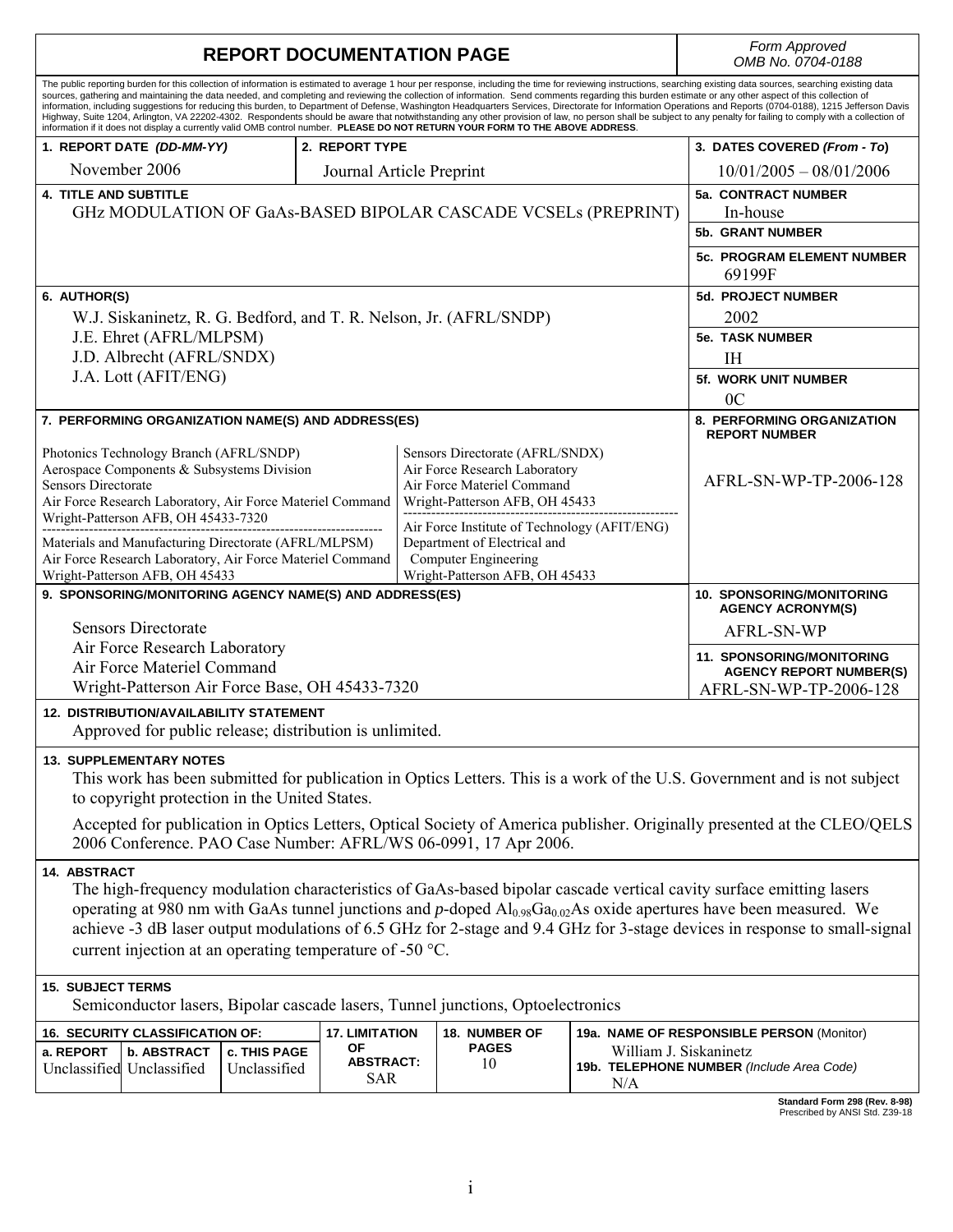### GHz modulation of GaAs-based bipolar cascade VCSELs

W. J. Siskaninetz

*Sensors Directorate, Air Force Research Laboratory & ECE Dept., Air Force Institute of Technology Wright-Patterson Air Force Base, OH 45433*

#### J. E. Ehret

*Materials and Manufacturing Directorate, Air Force Research Laboratory Wright-Patterson Air Force Base, OH 45433*

J. D. Albrecht, R. G. Bedford, and T. R. Nelson, Jr.

*Sensors Directorate, Air Force Research Laboratory Wright-Patterson Air Force Base, OH 45433*

#### J. A. Lott

*ECE Dept., Air Force Institute of Technology Wright-Patterson Air Force Base, OH 45433*

#### Compiled October 25, 2006

The high-frequency modulation characteristics of GaAs-based bipolar cascade vertical cavity surface emitting lasers operating at 980 nm with GaAs tunnel junctions and p-doped Al<sub>0.98</sub>Ga<sub>0.02</sub>As oxide apertures have been measured. We achieve −3 dB laser output modulations of 6.5 GHz for 2-stage and 9.4 GHz for 3-stage devices in response to small-signal current injection at an operating temperature of  $-50 °C$ . © 2006 Optical Society of America *OCIS codes:* 140.5960, 250.7260, 160.6000, 130.0250.

Bipolar cascade (BC) vertical cavity surface emitting lasers (VCSELs) are promising for producing signal gain under high-speed modulation conditions in the radio frequency (RF) range.<sup>1</sup> A particular application of interest is that of RFphotonic links. BC VCSELs that are responsive to GHz injected current modulations can be used as the direct-drive optical signal generation device in such systems, greatly simplifying the component requirements and avoiding the insertion losses associated with external modulators. The central feature of BC devices is the use of reverse-biased tunnel junctions (TJs) to efficiently source electron and hole currents to multiple active regions by recycling the valence band electrons resulting from optical recombination. Benefits of BC designs over typical *p-i-n* diode lasers include greater quantum efficiencies that can exceed unity when using multiple stages, $2$  improved RF impedance matching through increased series resistance,<sup>3</sup> and reduced noise figures as a result of uncorrelated carrier recycling among stages.<sup>4</sup>

Even though high-frequency performance is crucial, few reports of measured BC laser modulation data exist. Despite significant advances in InP- and GaAs-based BC VCSEL structures and their extensive characterizations,  $5-8$  to date we have located only the high-frequency analysis reported by Knödl, et al.<sup>9</sup> wherein modulated current efficiency factors are extracted from relative intensity noise measurements as a means of high-frequency characterization.

In this Letter, high-frequency measurements of modulated laser light output as a function of RF small-signal injected current for a series of BC VCSELs are reported. First we present the details of the growth and fabrication of GaAsbased BC VCSELs with operating wavelengths ∼ 980 nm. Next, we present and discuss measured laser characteristics including light power and voltage versus injected current (LI and VI) and small signal laser modulation results approaching 10 GHz at a temperature of −50 ◦C.

A schematic for a single-stage laser structure, Fig. 1a), a micrograph of a fabricated high-speed device, Fig. 1b), and a close-up scanning electron microscope (SEM) image of the VCSEL aperture, Fig. 1c), are shown. The BC VCSELs were grown on  $n^+$  GaAs substrates by molecular beam epitaxy. The laser cavities consist of 1-, 2-, or 3-stage  $\frac{5}{2}\lambda$  microcavities, each containing a graded p-doped  $\text{Al}_{0.98}\text{Ga}_{0.02}\text{As}$  oxide aperture (OA) and a GaAs TJ positioned at longitudinal nodes of the optical standing wave, and a triple quantum well (QW) active region placed at an antinode.

The following description gives the layer structure for a 1-stage device. The top distributed Bragg reflector (DBR) consists of 15 abrupt  $GaAs/Al_{0.90}Ga_{0.10}As$  pairs, Si-doped at  $4 \times 10^{18}$  cm<sup>-3</sup>. The microcavity is formed from the top DBR as follows (numbering scheme is indicated in Fig. 1a). First, an undoped GaAs spacer layer *(1)* is used to center a TJ  $(2)$  at the first node. The TJ, reported previously,<sup>10</sup> consists of a Si δ-doped GaAs layer and a C-doped GaAs layer, each TJ layer is  $200 \text{ Å}$  thick. Below this, an undoped GaAs spacer layer *(3)* positions an OA region *(4)* at the next node of the standing wave. The 300 Å thick OA is p-type  $Al_{0.98}Ga_{0.02}As$ and has graded transition layers on either side. Under the OA is an approximately  $\frac{3}{4}\lambda$  thick undoped GaAs spacer layer (5) designed to place the active region in an antinode. The active region (6) consists of three 80 Å thick  $In<sub>0.20</sub>Ga<sub>0.80</sub>As$ 

# **PREPRINT**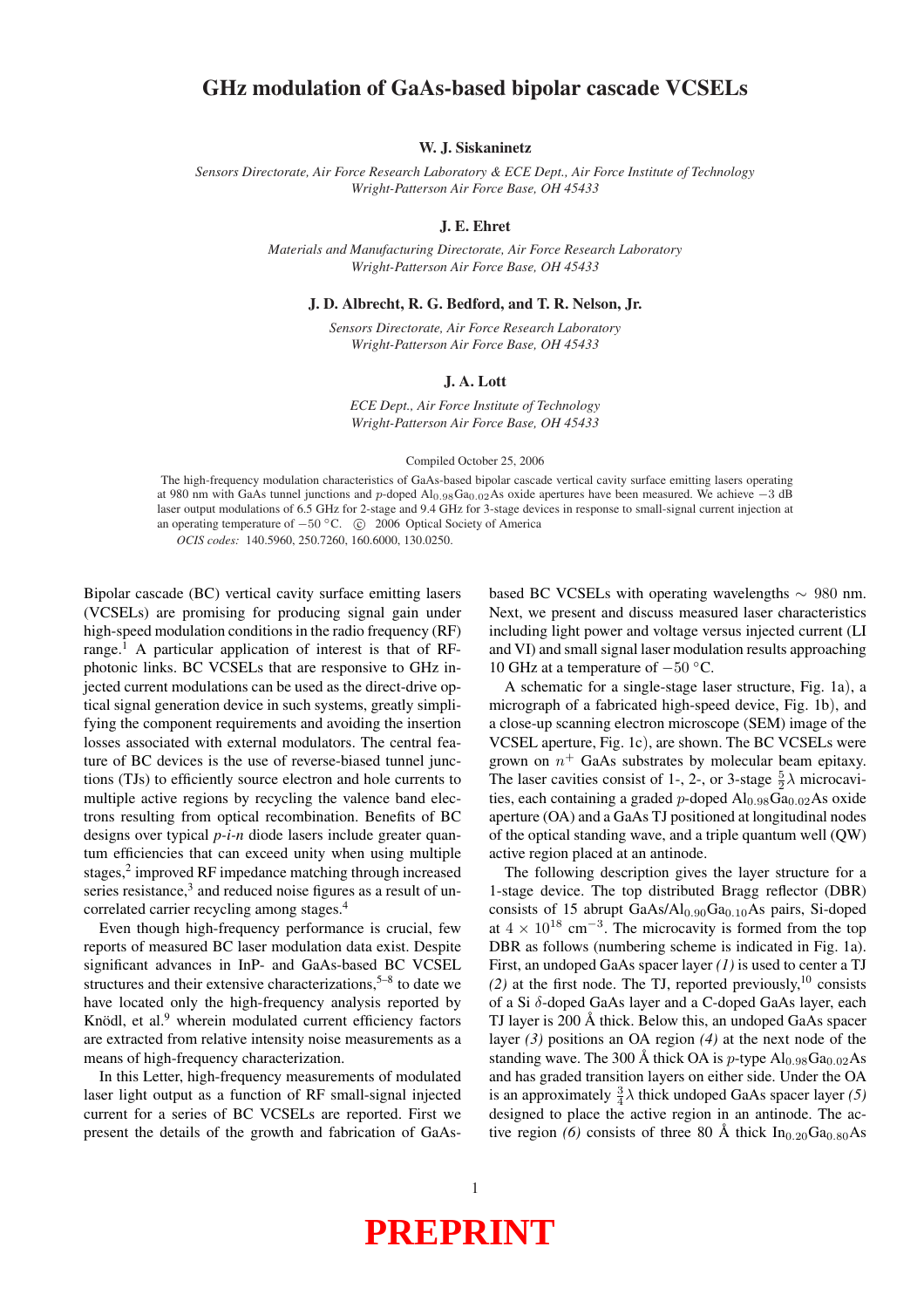

Fig. 1. a) Schematic of a single-stage BC VCSEL. The curve indicates the optical field of the  $\frac{5}{2}\lambda$  cavity resonance. The insets show b) a micrograph of a processed high-speed device and c) a close-up SEM image of the VCSEL aperture.

wells separated by 100  $\AA$  thick GaAs barriers. Finally, an undoped GaAs layer (7) approximately  $1-\lambda$  thick is used to complete the cavity. For 2- and 3-stage structures the entire microcavity is repeated. The bottom DBR consists of 26.5 abrupt  $Al<sub>0.90</sub>Ga<sub>0.10</sub>As/GaAs pairs with the same layer thicknesses$ and doping as the top DBR.

Top-contacted, mesa-isolated BC VCSELs with 10 to 50  $\mu$ m circular mesas were fabricated. Semi-ring annuli ohmic top contacts were formed lithographically and contact metal (Ni-Ge-Au-Ni-Au) was evaporated onto the patterned topside. The mesa dry etch was stopped on the third GaAs layer of the bottom DBR, just below the cavity as determined by in-situ reflectivity. The bottom contact was patterned and the same metals were deposited on both the patterned side and the backside (for thermal contact). The contacts were annealed in forming gas at 410  $\degree$ C for 15 s. The OAs were formed with an in-situ oxidation furnace at 400 ◦C for four hours, yielding an approximate 10  $\mu$ m oxide penetration depth. The annealing step was performed to allow for preoxidation device characterization. The anneal and subsequent oxidation did not affect the quality of the ohmic contacts. Next, a 5,000 Å thick  $Si_3N_4$ layer was deposited for electrical isolation and sidewall passivation, followed by a 5  $\mu$ m layer of SU-8 used for planarization. The mesas and bottom contacts were opened lithographically and the uncovered  $Si<sub>3</sub>N<sub>4</sub>$  was subsequently dry etched with Freon  $23$ -O<sub>2</sub> (40 sccm-2 sccm) to completely clear out the mesa aperture and the electrical contacts. The groundsignal-ground  $(g-s-g)$  cascade contact pads were lithographically defined and Ti - Au layers were sputtered to ensure step coverage.

In preparation for high-frequency characterization we determined the operating conditions and biasing properties of the lasers. LI and VI characteristics for 1-, 2-, and 3-stage BC VCSEL devices were measured at various temperatures. Figure 2 shows the CW LI (solid lines) and VI (dashed lines) characteristics for a 3-stage and a 2-stage BC VCSEL at



Fig. 2. LI and VI characteristics for a 3-stage and a 2-stage device at −50 ◦C. The solid lines are the LI characteristics and the dashed lines are the VI characteristics. The heavy line portions of the LI curves indicate the linear regime where the slope efficiencies were calculated.

−50 ◦C. The test system consisted of an environmentally controlled probe station and an HP-7145A semiconductor parameter analyzer (SPA) connected to a g-s-g microprobe. A 1 cm diameter Si detector with a 5% neutral density filter was used to collect the output light.

The "electron recycling" benefit of the BC VCSEL structure is immediately obvious by comparing the 2- and 3-stage LI data. The increased round trip gain from the additional stage (without a proportional increase in current) manifests in a rise in slope efficiency,  $\eta_{slope}$  from 0.36 W/A for the 2stage device to 0.46 W/A for the 3-stage device, as well as the reduction in the threshold current from 1.9 mA for the 2 stage device to 0.7 mA for the 3-stage device. The 1-, 2- and 3-stage devices all lased at  $-50$  °C. The single-stage devices, however, did not vield measurable frequency responses, due primarily to low gain resulting from inadvertent cavity detuning relative to the gain peak and from small round-trip gain resulting from the low number of DBR pairs and only three QWs. Additionally, this detuning results in degraded CW performance of BC VCSELs at higher temperatures.

High-frequency laser modulation response measurements were performed at the same temperatures along several bias points along the positive slope of the LI curves. The output modulation was determined using the s-parameters obtained from an HP-8720A microwave network analyzer (MNA). The test system consists of a stable DC current source connected to the Port-1 bias-tee of the MNA. The MNA applies  $a - 10$  dBm (0.1 mW) small-signal modulation onto the laser bias. The signal was supplied to the VCSEL by a high-speed coaxial cable connected to the microprobe. The modulated